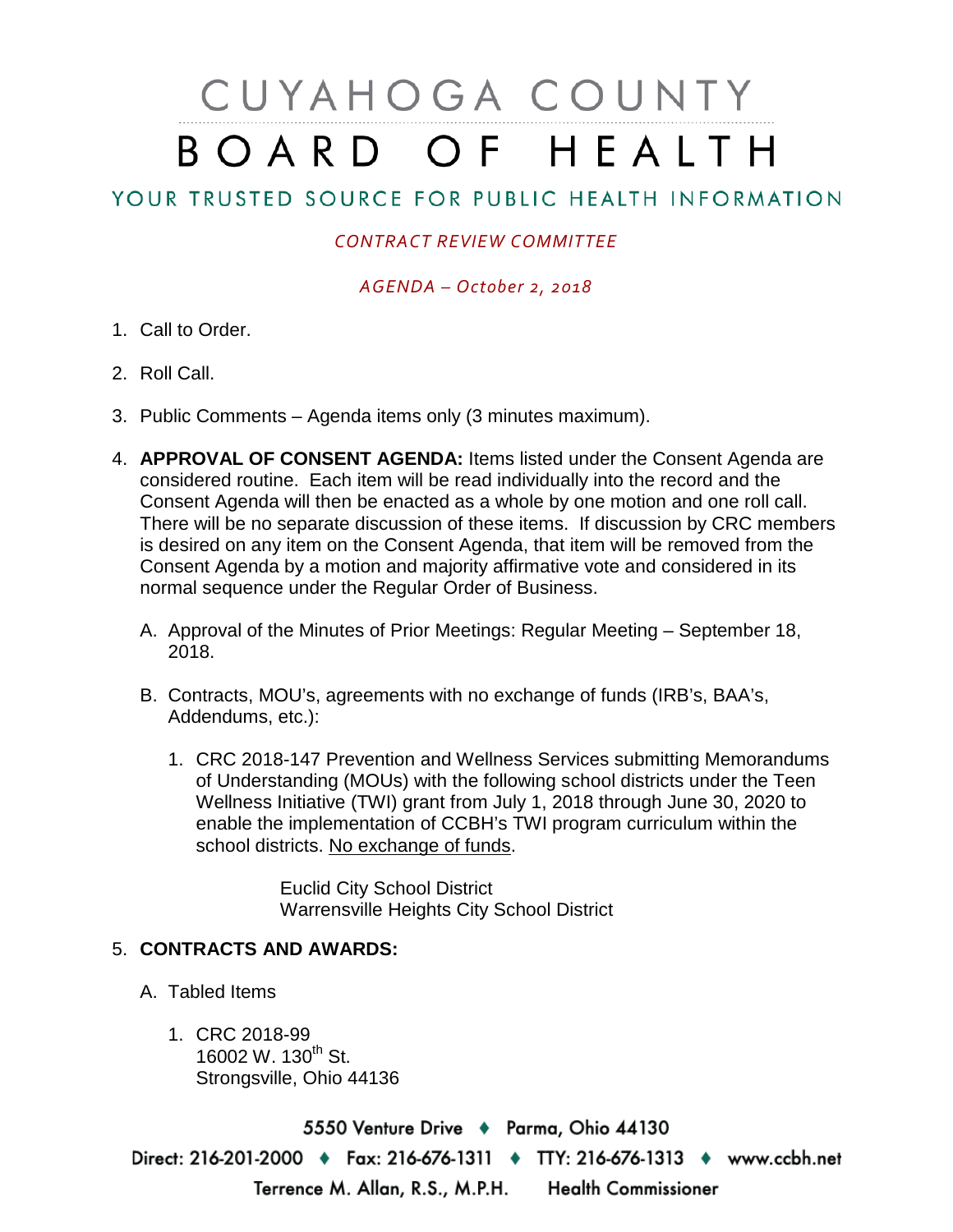- 2. CRC 2018-100 7208 Broadview Rd. Parma, Ohio 44134
- 3. CRC 2018-123 7454 Bronson Rd. Olmsted Township, Ohio 44138
- 4. CRC 2018-137 16006 W. 130<sup>th</sup> St. Strongsville, Ohio 44136
- 5. CRC 2018-142 Epidemiology, Surveillance and Informatics Services submitting an agreement with the Association of Ohio Health Commissioners (AOHC) to secure an emergency preparedness consultant from July 1, 2018 to June 30, 2019. Amount to be paid to AOHC is not to exceed \$5,500.00.

Purpose: To allow AOHC to secure an emergency preparedness consultant on behalf of CCBH to serve as a liaison for emergency preparedness planning functions as outlined by the BTeam.

Funding Source: 100% reimbursable through the FY2019 PHEP grant

- B. New Items For Review
	- 1. Bid/Quote Openings ≥ \$25,000.00

None

2. Bid/Quote Openings < \$25,000.00

Household Sewage Program

- a. CRC 2018-148 7536 Stearns Rd. Olmsted Township, Ohio 44138
- b. CRC 2018-149 4919 Brainard Rd. Orange Village, Ohio 44022
- c. CRC 2018-150 13020 Old Pleasant Valley Middleburg Hts., Ohio 44130

5550 Venture Drive → Parma, Ohio 44130 Direct: 216-201-2000 ♦ Fax: 216-676-1311 ♦ TTY: 216-676-1313 ♦ www.ccbh.net Terrence M. Allan, R.S., M.P.H. **Health Commissioner**